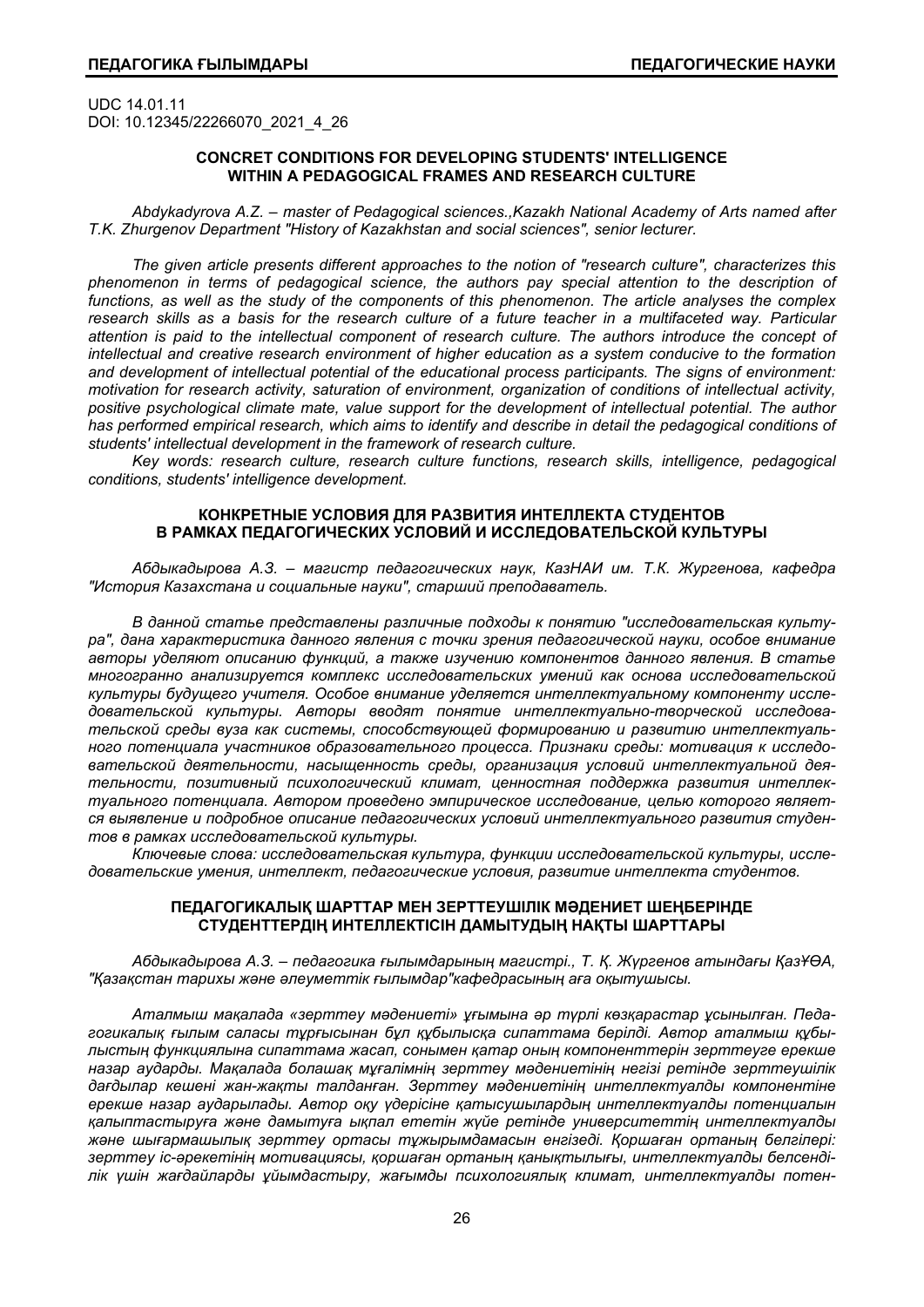*циалды дамытуға құндылықты қолдау. Автор эмпирикалық зерттеу жүргізді, оның мақсаты – зерттеу мəдениеті аясында оқушылардың интеллектуалды дамуының педагогикалық жағдайларын егжей – тегжейлі анықтау жəне сипаттау.* 

*Түйінді сөздер: зерттеу мəдениеті, зерттеу мəдениетінің функциялары, зерттеу дағдылары, интеллект, педагогикалық жағдайлар, оқушылардың интеллектісінің дамуы.* 

**Introduction.** In the modern higher education system, addressing the cultural development of the individual is becoming a leading trend in the higher education process. In our research we have highlighted research culture among the wide variety of cultures because it has a special place in the process of individual's knowledge of the surrounding reality. Unfortunately, the educational technologies currently used in pedagogical universities are not always sufficiently aimed at stimulating intellectual and research activity of future teachers. In this regard, it is important to pay special attention to the development of future teachers in the framework of research culture by encouraging them to research activities.

A future teacher becomes a researcher on the condition of continuous study of scientific achievements in the field of their professional responsibility, implementing them in their practical activities; innovation orientation; analysis of his/her research experience and application of diagnostic methods to the subjects of the educational process; justification of the effectiveness of the author's educational methods through reliable data. These skills are usually acquired after at least 5-10 years of professional experience, during which a teacher develops into a research worker. However, even within the walls of the university future teachers can learn the skills of research work.

Modern researchers interpret the concept of "research culture" (RC) in different ways. Sh.T. Taubaeva and S.T. Imanbaeva highlight the concept of "research competence of a professional", which they regard as a part of his innovative consciousness, behaviour, activity, which ensure the competitiveness of the country and its citizens [1]. According to V.V. Balashov defines RC as a complex psychological formation that characterizes an individual's ability to solve problems using methods of scientific cognition [2, р.36]. According to V.V. Kraevskii, RC is a totality of methods of comprehension of the surrounding reality, which are mastered by a person at a particular stage of scientific development [3, р.6]. V.S. Lazarev understands by KSA ( knowledge, skills and attitudes) a certain personal quality characterized by common understanding of the unified picture of the world, mastering the methodology of scientific cognition, the presence of value orientations regarding the results achieved, which simultaneously provides creative self-development of a person [4, р.28].

The analysis of different interpretations of RC has allowed E.N. Kuklina has summarized different definitions of this term, in accordance with which she considers RC as

- a way or a result of creative self- realization of a person in the process of his (her) professional activity;

- a property of a person, based on a certain level of proficiency in methods and ways of implementing professional activity;

- abilities, which are implemented in the implementation of creative activity and characterize the specifics of professional thinking [5, p.83].

**Main part.** Based on various psychological and pedagogical definitions of KSA (knowledge, skills and attitudes), the following definition of a professional's KSA can be proposed: KSA is a personal property characterized by orientation on the value of research activity, constant need for research activity, the presence of a set of methodological, attitudinal and subject-specific research knowledge and skills, and a high level of research abilities.

Thus, RC is characterized, first of all, by the presence of students' active need to search, a set of certain knowledge and research abilities, the development of which will allow to successfully carry out research activities.

According to O.N. Krutikova, RC is based on research activity and research behavior, but, unlike them, it is a conscious, purposeful, culturally constructed activity. The development of RC depends largely on the richness and variability of human realities, as well as on the extent to which socio-cultural norms lay the value of human research activity in interaction with these realities. The development of a research attitude is important in the implementation of research activities. The research attitude is a meaningful personal foundation from which an individual does not simply react actively to changes in the world, but is able to seek and find previously unknown things [6, р.11].

According to S.L. Belykh, there are two forms of RC – social and personal. The essence of the latter is that it is a modification of the universal RC, which, in turn, is a part of the integral culture of society, at the same time being a component of a specific professional culture. In this regard, according to the researcher, the public form of IR is a set of norms of research activities of the whole society, the personal form of IR is the norms of research activities of an individual specialist within the framework of his/her professional activities. The learning of social RC by a person leads to the formation of its personal form [7, р.23].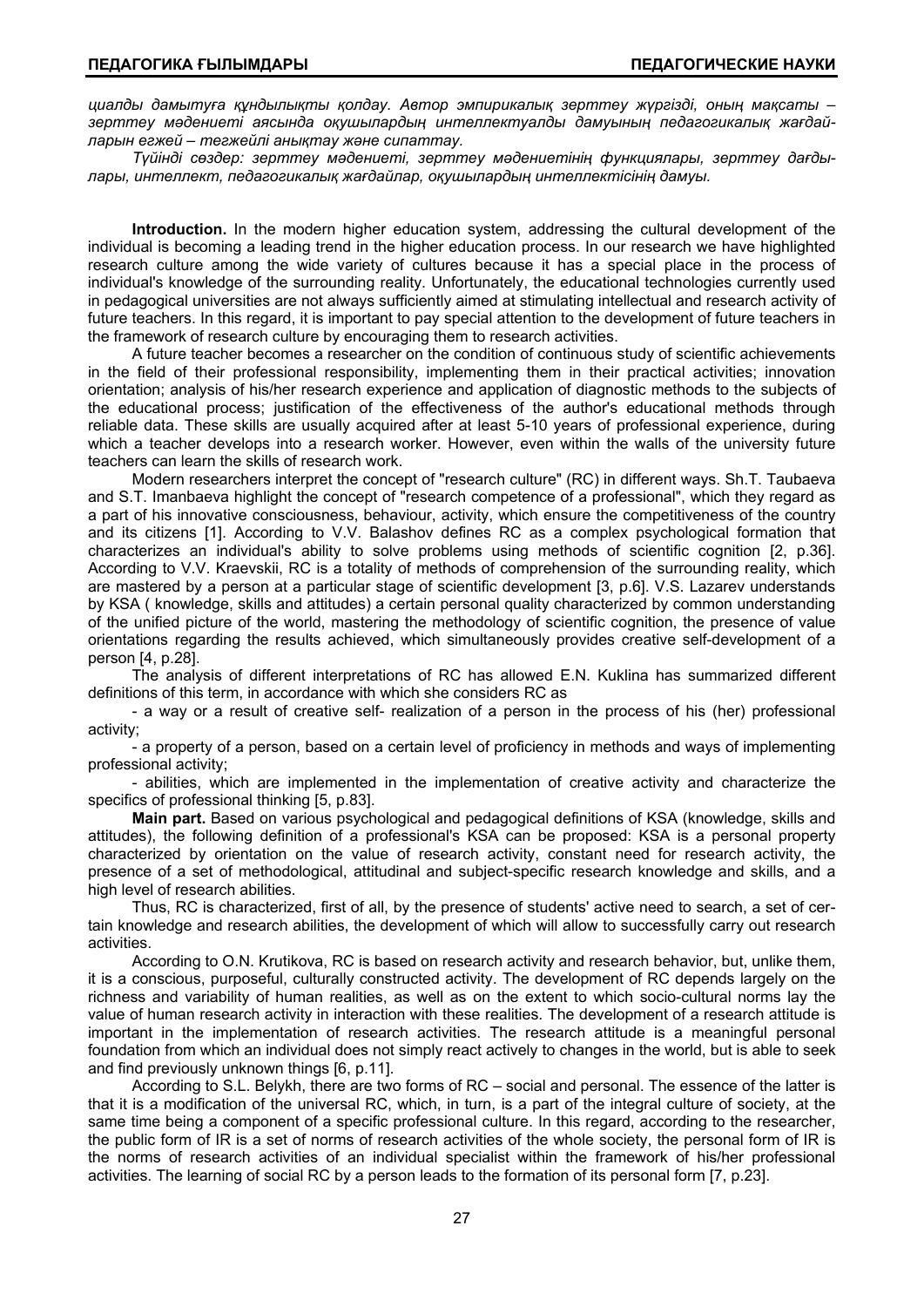Thus, RC of a future teacher is a component of general IK, a set of standards and methods of cognition, ways of professional implementation of research activity, an integral formation formed and developing in the course of implementation of professional pedagogical activity.

According to the researchers, the functions of the RC of a future teacher are as follows:

- Gnostic, providing a common understanding of the methods of knowledge and study of the surrounding reality,

- Informative, transmitting the social experience of cognition of the surrounding reality;

- Communicative, allowing research contact with concrete people;

- Humanistic, which allows the development of a creative personality;

Regulatory, acting as a system of normative requirements for research subjects [8, р.1].

According to A.V. Moskvina, being one of the components of the unified culture of an individual, RC has the following components:

- firstly, research world outlook, which is a component of scientific world outlook, is a unified system of views on the surrounding reality;

- secondly, research thinking, which is the ability of human thinking to do research that leads to creation of new knowledge;

- thirdly, research ethics, which is a set of norms of ethics and partnership relations in the research environment [9, р.112]. Research skills and abilities (hereinafter – RQI) can be considered as the foundation of future teacher's knowledge structure, which are purposeful actions based on a set of previously acquired knowledge in the course of educational and cognitive activities and corresponding to the goals and objectives of research activities.

In classifying KSA (knowledge, skills, abilities), researchers have identified the following components in their structure [10, р.47]:

- intellectual ( designed both for perception of received information and social experience and for their adequate transformation by means of thinking operations)

- practical (designed for the application of theoretical provisions of subject disciplines according to the objectives of the research process, including the ability to acquire new data from different sources, to process and design the data using different methods)

- self-organization and self-monitoring (designed to effectively organize the research activity, determine its methods, tools, procedures and timing, as well as assess its quality and results).

Considering to the structural model of professional RC, researchers have identified the following components:

- Intellectual (cognitive), which is a set of interrelated knowledge: methodological, which provides the general orientation of research, in the unity of principles, methods and techniques; attitudinal, orienting the individual to a certain attitude to the reality in general and, in particular, to the object of research; reflective, contributing to determining the limits of their own capabilities in the implementation of research;

- Operational, providing for the presence of certain research skills of the individual, such as problem recognition, hypothesis formulation, definition of concepts, classification skills, observation, conducting experiments, formulation of conclusions, structuring of research material;

- Creative, indicating creativity, the ability to project as many ideas as possible, the ability to move easily from one phenomenon to another, often quite distant in nature, and the presence of original thinking;

- Motivation and value, including the values of research, such as the value of a true result and its achievement, the value of action research, the value of communication processes designed to link the positions of different research subjects in the overall research process, the value of productive research embodied in a concrete result, with completeness and relevance<sup>[11</sup>, p.19]:

And finally, the personal component, representing such qualities of the personality of the researcher, as sensitivity to the researched problems; ability to constantly strive for the essence of the research problem; significant level, flexibility and productivity of thinking; ability to reproduce original ideas, to establish connections between research objects; ability to forecast; developed intuition; orientation to self-actualization and disclosure of own potential. Analyzing the intellectual component of the future teacher's IQ, it is necessary to say that according to M.A. Kholodna, the author of the fundamental study of the psychology of intellect [12, p.71]. There is no unified approach in defining the notion of "intellect" which is defined by researchers as a general ability of an individual to consciously adjust his thinking in accordance with arising requirements, a certain mental adaptation to new conditions of life activity (V. Stern); as a combined and universal ability of individuals to adequate action, logic thinking and results.

According to Sh.T. Taubaeva, K.J. Kozhakhmetova, A.K. Mynbaeva, "intellect – a system of social, humanistic- oriented cognitive, thinking and creative abilities of man, which provide a variety of forms and methods of his activities in the prevailing rules of high morality and morality" [13, p.39]. The production of knowledge is carried out with the help of intellect.

Thus, we can assume that intelligence is the ability of a person to carry out cognitive processes and effective problem solving, including the setting of previously unknown tasks. As previously noted, the intellec-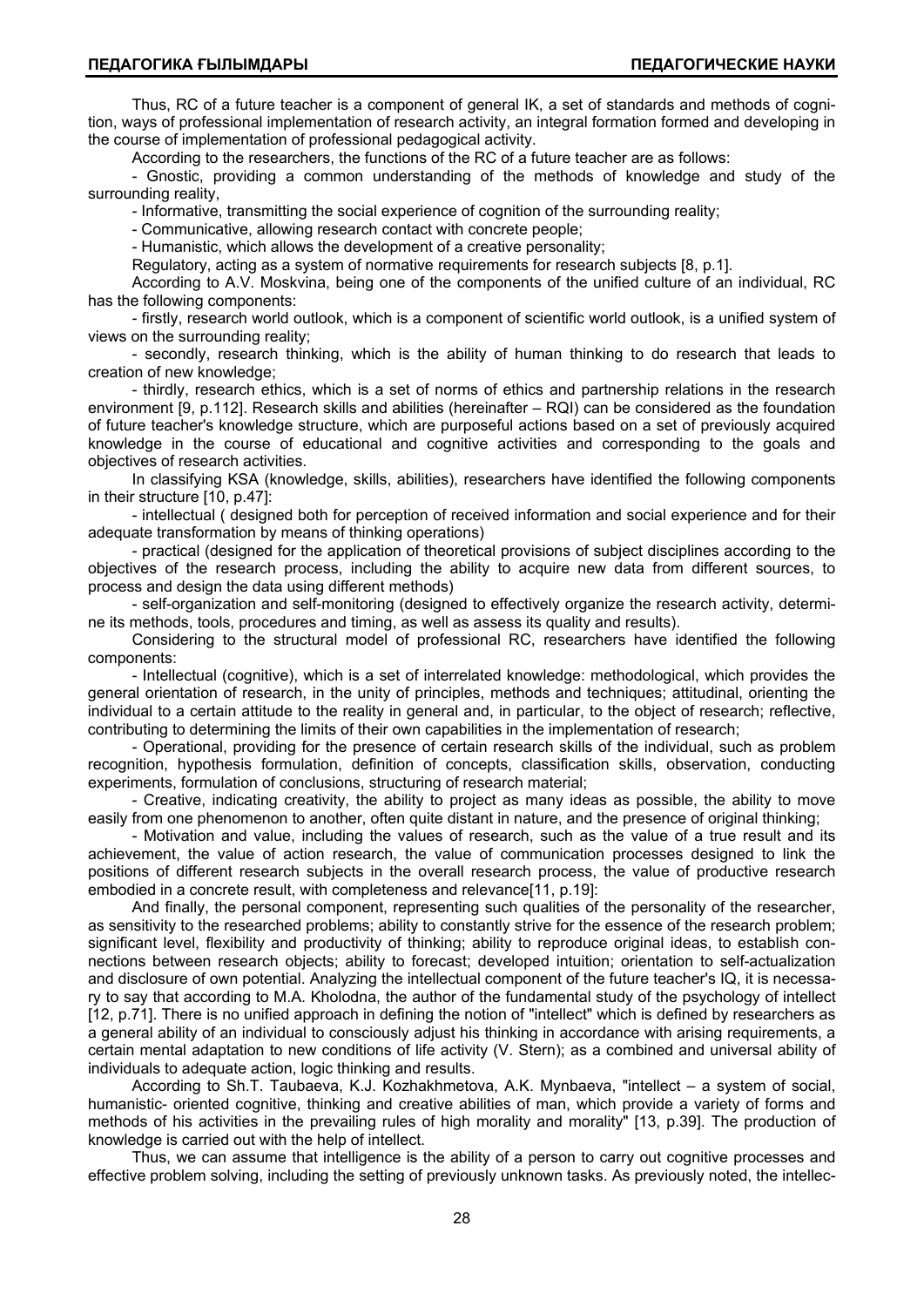tual component of RC is a set of interrelated knowledge, which, in turn, can be considered as a result of thinking and practical human activity, which is expressed by a system of empirical facts, theoretical concepts, scientific laws and theories. The purpose of knowledge is to organize the cognitive process and interpret the processes and events encountered in the surrounding reality. When analyzing the intellectual component of RC, it is necessary to define both the types of knowledge acquired by a future teacher in the formation of RC and the cognitive methods used for this purpose. At the same time, the amount of knowledge acquired by a person tends to constantly increase, which is in direct dependence on the activity in which the person is engaged. Human intelligence is also subject to change over time. It is influenced by both internal (e.g. good memory, engaging in creative activities) and external factors [13, p.41].

The level of formation of RC is directly related to the intellectual level of a future teacher, therefore it seems necessary to take into account the above mentioned factors when stimulating the cognitive process.

According to M.F. Shklyar, the following basic forms of cognition can be distinguished: empirical and theoretical. These forms of cognition do not oppose, but, on the contrary, complement each other, as their areas of application often overlap [14, р.6].

In this case, the empirical form of cognition is the primary, initially inherent in any practical human activity. Historically, this form of cognition has provided man with all the necessary body of knowledge in different areas of his life, up to the emergence of special ways of cognition. The specificity of the empirical form of cognition consists in the absence of systematic and purposeful orientation, as well as the unconscious use of empirical methods of research. In the case of empirical cognition, the latter is partly intuitive, partly based on primary knowledge about the subject. Therefore, the intellectual component of IR should include intuitive knowledge about the application of empirical research methods and primary knowledge in the field of research.

The use of empirical methods is a necessary, but not sufficient condition for the formation of future teachers' IR. The application of theoretical form of cognition, which is based on theoretical thinking that uses sense-concrete perception of reality, but goes beyond it, is required to introduce future teachers to research activities. It is through the use of theoretical thinking that new concepts and models, hypotheses and theories emerge.

The theoretical form of cognition necessitates future teachers' knowledge of specific research terminology, categories such as relevance, object, subject, purpose, objectives, hypothesis, research methods, etc.

However, the variety of research methods within RC can be divided into – Philosophical, which sets out a common research strategy;

- General scientific methods (analysis, synthesis, generalization, abstraction, analogy, idealization, modelling, etc.), which are used in any scientific research and are an intermediate step in the transition from philosophical to special scientific methods; and finally,

- Particular scientific methods (analysis of the literature, analysis of results of vital activity, analysis of experience on the problem of the research, observation, interview, conversation, experiment, etc.), which are a set of methods, techniques and principles of research in a particular scientific field.

- Among them one can distinguish between disciplinary methods, which are used exclusively within a particular subject- scientific field, and interdisciplinary methods, which are used in complex research. For future educators, knowledge of the various methods that can be used to transform the information acquired in the research process is essential. It should be noted that the processing of data obtained in research can be carried out both without the use of technical means, and with the use of the latter. The result of data processing is a final volume of final information, which is of no value if handled inappropriately. Therefore, the future teachers should know how to systematize the results of the research.

In addition to knowledge that may be more theoretically oriented, knowledge that is more applicable in the practical area of RC should be noted, such as knowledge of the requirements for the visual presentation of research results, which should be designed in accordance with developed standards that define the structure and norms of research design.

Thus, the formation of ICT (Information and communications technology**)** requires future teachers to have the following theoretical knowledge: special terms and concepts; methods of obtaining information, data processing, systematization and analysis of research results; requirements for visual presentation of research results.

Due to the fact that the topic of our study is the analysis and definition of pedagogical conditions of students' intelligence development in the framework of ICT, let us first elaborate on this definition. It should be noted that there is no unified approach in defining the concept of "pedagogical condition", which is considered by researchers as:

- a circumstance or situation that facilitates or hinders the development of the educational process;

- a set of objective capabilities, factors and activities of the educational process, which is a result of purposeful choice, creation and application of components of the content, methods and organizational forms of the educational process aimed at achieving specific goals;

- a circumstance which predetermines a particular development of the educational process;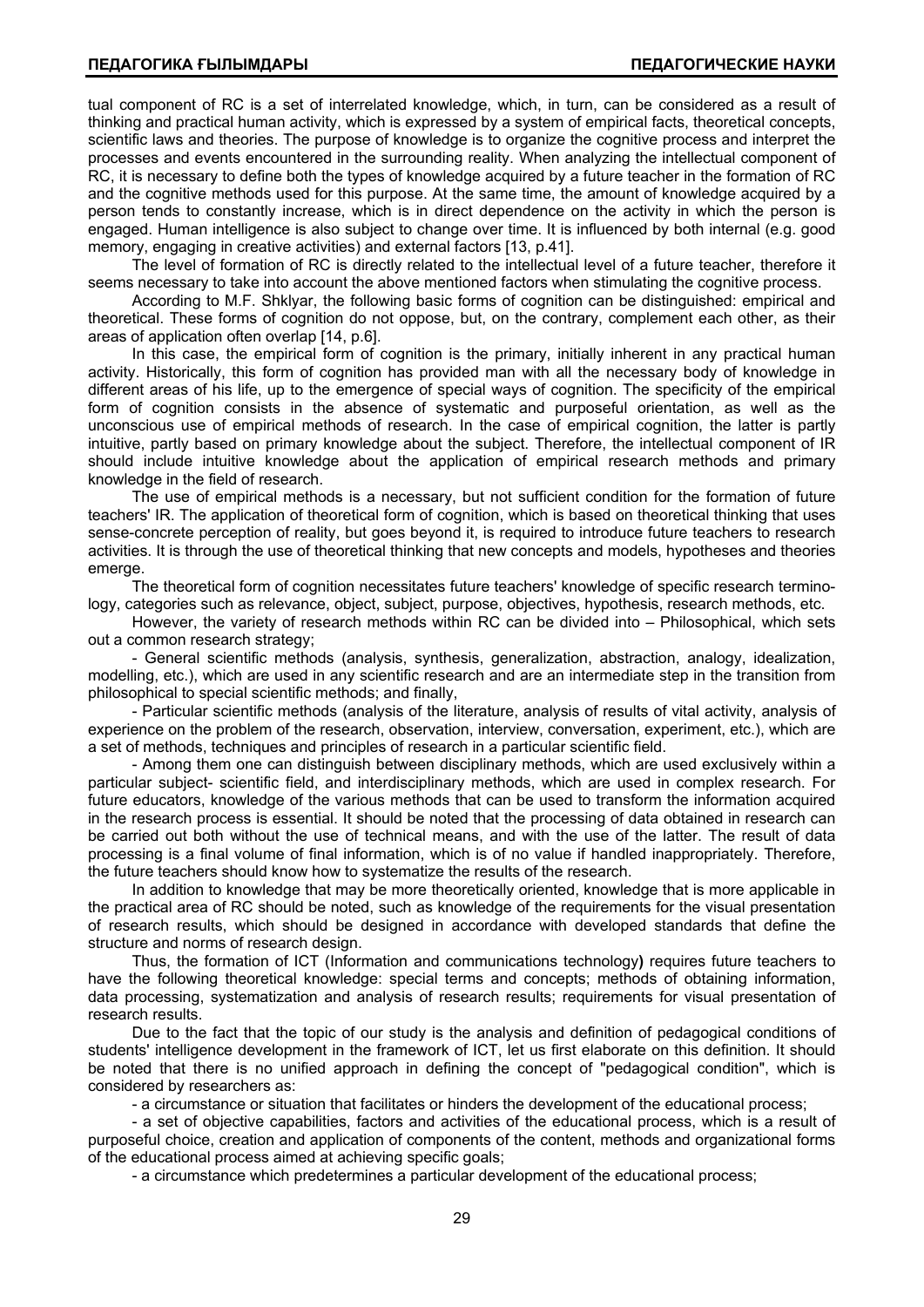- a set of forms, methods, and pedagogical techniques for developing specific professional and personal qualities of future teachers [15, р.190].

We will consider the pedagogical conditions of students' intellect development within the framework of IR as a complex of potential opportunities of intellectual and creative research environment of higher education institution, aimed at the development of RC and intellectual level of future teachers. The intellectual and creative research environment of a university is presented as a system, the components, characteristics, and structure of which contribute to the formation and development of intellectual potential of participants in the educational process and, as a consequence, to the formation and development of RC of future teachers.

Such intellectual and creative research environment is characterized by the following specific features:

Firstly, it should provide motivation for research activity through the formation of intrapersonal motives for self-knowledge and personality development of a future teacher in the process of multifaceted educational activity. This can be achieved through the formation of a positive attitude towards the acquisition of knowledge obtained in higher education institution, applicable in the implementation of pedagogical activity. The mentioned feature of intellectual-creative research environment is designed, on the one hand, to guide a future teacher to implement self-development, on the other hand, to assimilate the integral content of pedagogical work. Secondly, intellectual provision of educational activity through saturation of the intellectual and creative research environment with a set of creative problem tasks with sufficient content of an intellectual component. Thirdly, organization of intellectual activity environment. This feature of the intellectual and creative research environment should take into account the internal conditions of cognitive processes, regularities of intellectual and creative development of subjects of the educational process, psychological age features of future teachers, individual potential of each student. Fourthly, emotional and volitional support of educational activity by creating a positive psychological microclimate. Fifthly, personal provision of educational activity by means of valuable assistance to the development of intellectual potential of students and their orientation in the future to a fundamentally new level of professionalism.

In our opinion, when organizing the educational process, it is necessary not only to take into account the psychological and pedagogical regularities of interconnectedness of the components of students' intellectual potential, but also to create conditions under which the intellect of future teachers will be developed. In accordance with the conception of the research, we investigated a set of pedagogical conditions promoting the development of future teachers' intellect in the course of the educational process. We also tested the effectiveness of the created pedagogical conditions that promote the development of future teachers' intellect in within the framework of the RC, which were:

I. creation of intellectual and creative research environment;

II. psychological and pedagogical support for research activity;

III. motivating research activity;

IV. activation of students' multifaceted educational activity.

Creation of an intellectual and creative research environment provides for the implementation of problem and uncertainty situations in the educational process, procedural nature of the intellectual and creative research environment, positive psychological microclimate of research activities, introduction of an intellectual and creative component with intellectual content.

The ascertaining stage of the experiment included a study of the intellectual development of the future teachers in such aspects as

1) diagnostics of the level of students' "general intellect" development (CAT test);

2) diagnostics of the structure of intellect (R. Amthauer test).

The KSA test belongs to the category of "general intellect" tests, is designed for diagnosing the integral index of "general abilities" and provides for diagnosing such "critical points" of intellect as the ability to generalize and analyze material; flexibility, inertness and switchability of thinking; emotional components of thinking and distractibility; speed and accuracy of perception, distribution and concentration of attention; use of language and general literacy; spatial imagination. The R. Amthauer test includes diagnostics of logical, linguistic, and spatial types of intellect.

In the process of further work a set of pedagogical conditions, contributing to the development of students' intellect within the framework of RC has been implemented.

In the formative experiment, an attempt was made to create an intellectually creative research environment by providing it with problems and uncertainties through the introduction of problematic tasks into the teaching material. The main characteristic of the latter was the contradictory circumstances that had to be analyzed in order to choose the right way to solve the problem. The process of the intellectual and creative research environment was ensured by redirecting the research activity towards the process itself and not towards the end result. A positive microclimate of research activity was ensured by creating a psychologically comfortable environment, an emotionally positive background, as well as humane and democratic relationships characterized by mutual respect, mutual help and understanding. These conditions have led to the emergence of situations of success, the realization of value for the potential of students, the encouragement of inquisitive search, active work, the development of initiative and independence in the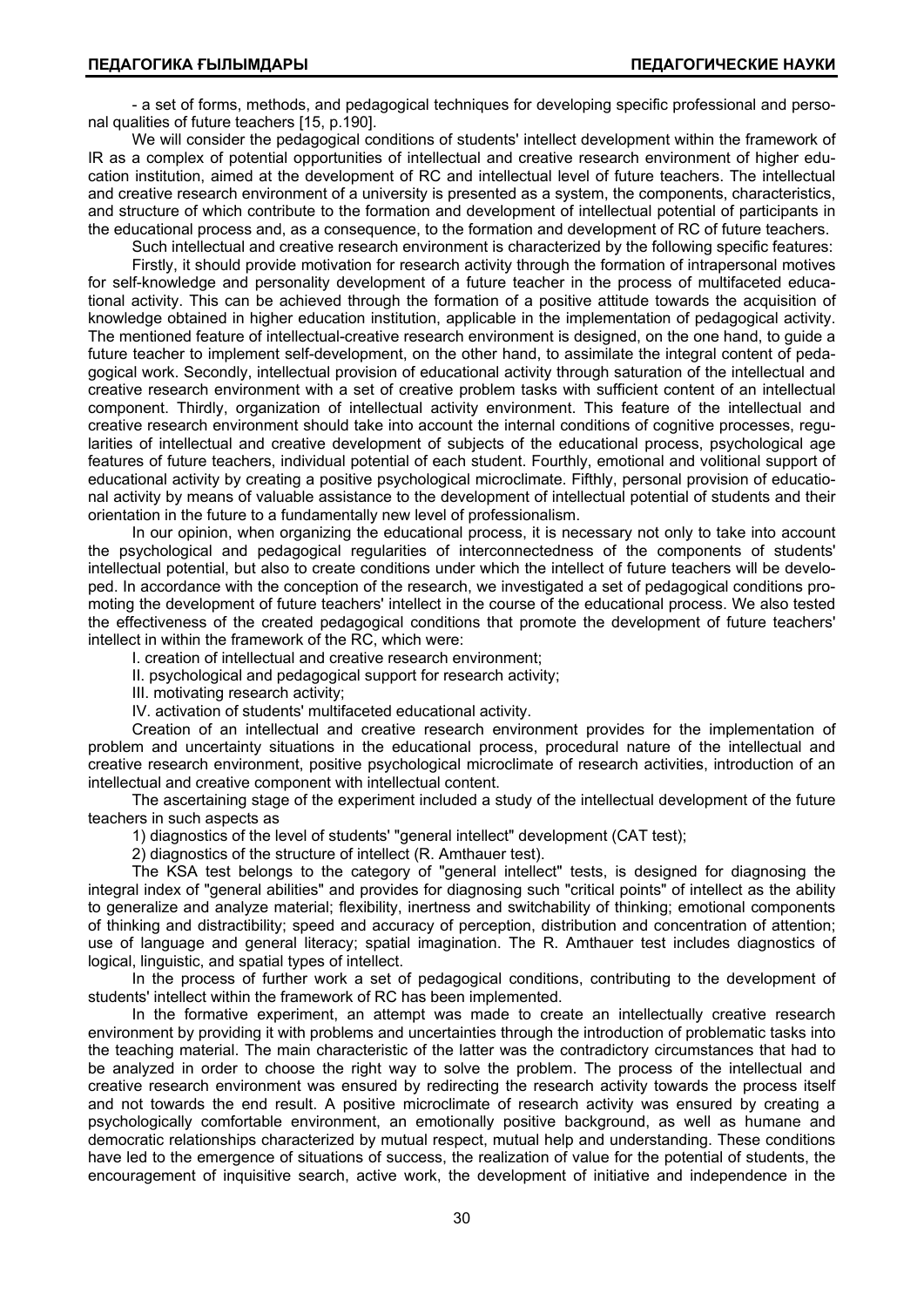development of ideas and ideas.

In the course of the forming experiment the intellectual and creative component of the activity was provided by saturation of the intellectual and creative research environment with creative tasks with intellectual content. The formation of intellectual and creative component of activity consisted in the use of creative and reproductive tasks, application of logical and heuristic methods when solving them, intellectualization of tasks, presence of creative elements in the educational activity of students in general. In this connection it was necessary to combine different forms of learning activities: frontal, group, individual. At the same time, the system of individual creative tasks included different tasks according to the level of complexity.

At the same time favorable creative atmosphere was provided by means of joint creativity of students and consisted in limiting template thinking, stimulation of creative initiative, non-standard and original approach while identifying new problems and finding ways to solve them. These approaches to creating a favorable creative atmosphere were achieved by giving tasks in such a way that they would stimulate nonstandard thinking, analyze typical research objects from a previously unfamiliar perspective, look for unusual interrelations between different entities, etc.

The mutual communication between the participants of the research activities led to the creation of a collaborative atmosphere, activated the students to generate ideas, to interchange judgements and experiences.

During the formative experiment, in order to strengthen the focus on future professional activity in practical classes, various pedagogical situations were simulated, which led to the creation of conditions for the practical application of the acquired knowledge. The students were given the task of developing an extensive outline of training sessions, public events, didactic materials, methods of diagnostics of the intellectual potential of pupils.

Also, future teachers prepared reports and speeches devoted to insufficiently researched pedagogical problems, master classes were held in student groups, students participated in exhibitions of research papers, scientific and practical conferences, competitions, Olympiads, etc. The implementation of this pedagogical condition proved to be effective in combination with the development of future teachers' motivationvalue attitude to pedagogical innovations and innovations.

Activation of multidimensional educational activity of students was provided by means of logistical and scientific-methodical support.

In the course of the forming experiment, this condition was implemented through the use of the following educational methods: active (heuristic, problem-based, search and research), interactive ("brainstorming", "decision tree", "common circle", etc.), projective, activation of intellectual and creative activity at professionally oriented classes. A set of developed and applied in practice pedagogical conditions for students' intellectual development within RC was based on the principles of different pedagogical approaches. The use of traditional approach implied the acquisition of knowledge, necessary in the future pedagogical activity. Personality-oriented approach provided the focus of the educational process on determining the individual characteristics of students, the development of personality of future teachers. The activity-based approach was based on the recognition of constructive learning and cognitive activity as the basis, means and prerequisite for students' personal development. The application of the activity-based approach meant comprehension, perception, affirmation and use of the acquired knowledge by students in practice. The problem-based approach was implemented through the use of problem-based tasks and professionally-oriented situations in the educational process. The developmental approach was ensured through qualitative and quantitative changes in the intellectual parameters of the students, which were implemented through the use of various methods of activation of intellectual and research activity of students in the educational process.

Control testing using the same diagnostic methods (R. Amthauer test), as well as observation of students' activities allowed to diagnose significant changes in the intellectual development of students who took part in the experimental study.

During statistical processing of the results of diagnostics of intellectual development of the subjects there were significant differences in the level of development of "general intellect" and in the components of the structure of intellect in the direction of increasing all the diagnosed indicators of intellect.

Observation of students' activity allowed to note the facts of increased activity of students in the process of educational activity and reduction of time for searching solutions for the buildings presented to them.

**Conclusion:** In conclusion, it should be noted that KSA of students is an integral part of general professional pedagogical culture. The formation of KSA should be based on the future teachers' performance of research work. The process of development of students' intellect within the framework of KSA will make it possible to determine the most effective ways of solving current contradictions between the changes occurring in society and the level of future teachers' readiness for professional activity; between the steady increase in the volume of information and the capabilities of its assimilation; between the state order for teachers with formed KSA and insufficient elaboration of this problem in the theory and practice of pedagogy.

The results of the experimental study indicate the feasibility of using the pedagogical conditions of stu-